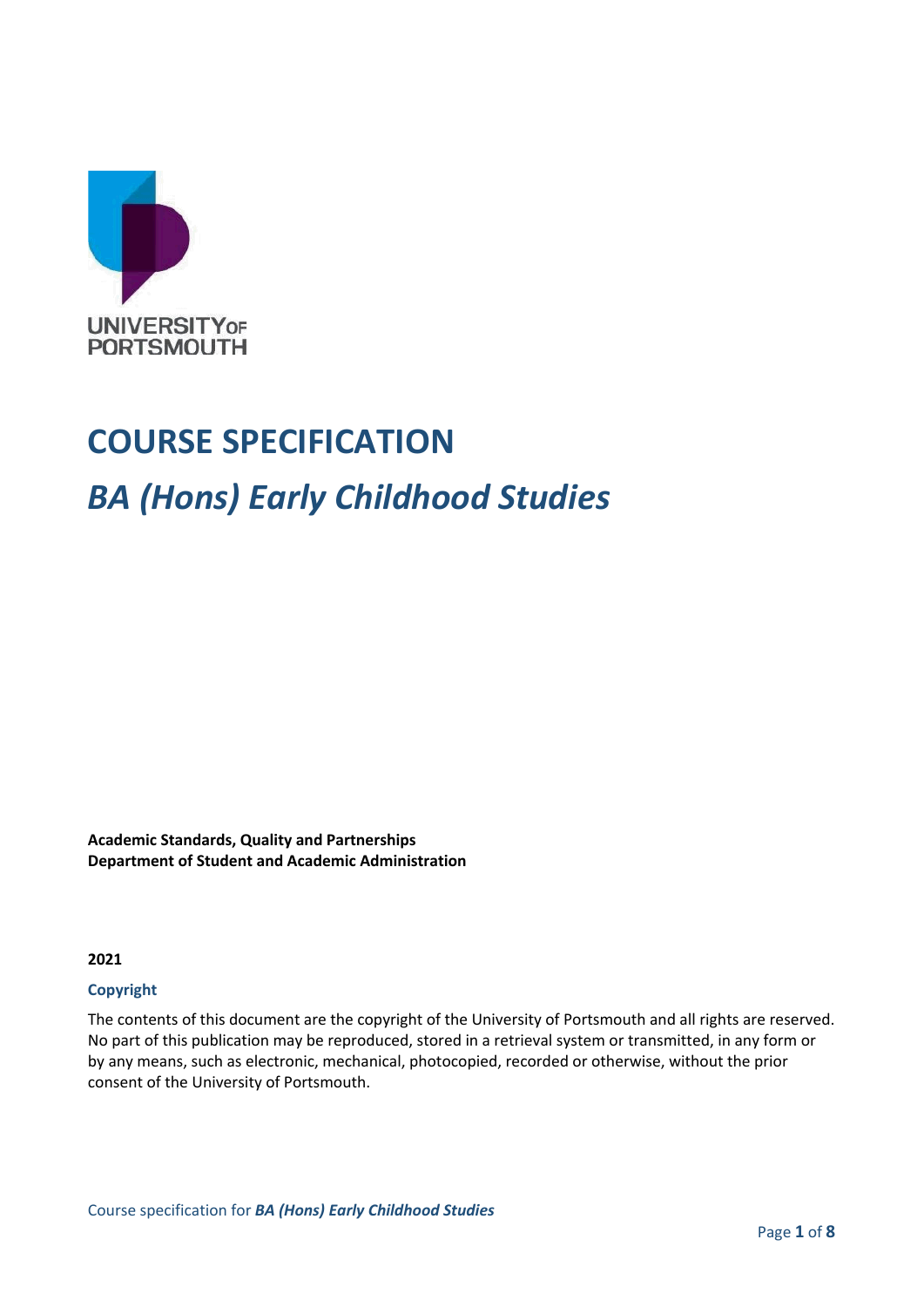#### **COURSE SPECIFICATION**

| <b>Course Title</b>                                                    | <b>BA (Hons) Early Childhood Studies</b>            |
|------------------------------------------------------------------------|-----------------------------------------------------|
| <b>Final Award</b>                                                     | BA (Hons)                                           |
| <b>Exit Awards</b>                                                     | BA, CertHE, DipHE                                   |
| Course Code / UCAS code (if applicable)                                | C2143S, U2143PYC                                    |
| Mode of study                                                          | <b>Full time</b>                                    |
| Mode of delivery                                                       | Campus                                              |
| Normal length of course                                                | 3 years, 4 years with placement                     |
| Cohort(s) to which this course specification<br>applies                | from September 2021 intake onwards                  |
| <b>Awarding Body</b>                                                   | University of Portsmouth                            |
| <b>Teaching Institution</b>                                            | University of Portsmouth                            |
| Faculty                                                                | <b>Faculty of Humanities and Social Sciences</b>    |
| School/Department/Subject Group                                        | <b>School of Education and Sociology</b>            |
|                                                                        | https://www.port.ac.uk/about-us/structure-and-      |
| School/Department/Subject Group                                        | governance/organisational-structure/our-academic-   |
| webpage                                                                | structure/faculty-of-humanities-and-social-         |
|                                                                        | sciences/school-of-education-and-sociology          |
| Course webpage including entry criteria                                | https://www.port.ac.uk/study/courses/ba-hons-early- |
|                                                                        | childhood-studies                                   |
| Professional and/or Statutory Regulatory<br><b>Body accreditations</b> | None                                                |
| <b>Quality Assurance Agency Framework for</b>                          |                                                     |
| <b>Higher Education Qualifications (FHEQ)</b>                          | Level 4, 5, 6                                       |
| Level                                                                  |                                                     |

This course specification provides a summary of the main features of the course, identifies the aims and learning outcomes of the course, the teaching, learning and assessment methods used by teaching staff, and the reference points used to inform the curriculum.

This information is therefore useful to potential students to help them choose the right course of study, to current students on the course and to staff teaching and administering the course.

Further detailed information on the individual modules within the course may be found in the relevant module descriptors and the Course Handbook provided to students on enrolment.

Please refer to the [Course and Module Catalogue](https://course-module-catalog.port.ac.uk/#/welcome) for further information on the course structure and modules.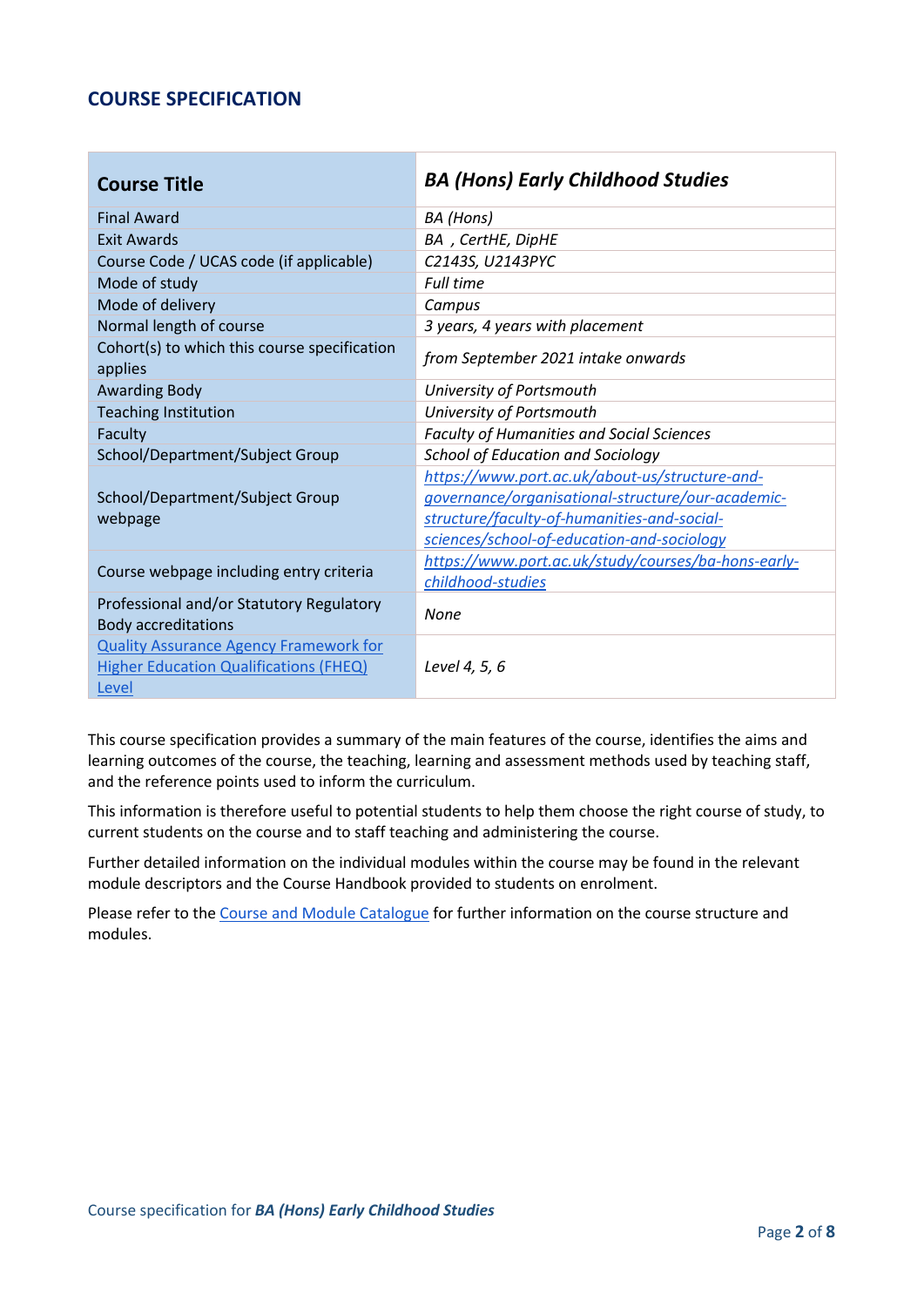## **Educational aims of the course**

- Explore the key skills and knowledge required for working with young children and families
- Understand key aspects of this applied social science
- Apply appropriate techniques of analysis to the subject area
- Research topics and devise and sustain arguments related to the subject area
- Discuss current research and scholarship related to the subject area
- Discuss current limits of knowledge in the subject area
- Communicate information in a manner appropriate to the subject and intended audience
- Complete an extended piece of independent enquiry in the subject area
- Take responsibility for their own learning in a single honours degree programme
- Show initiative and be able to make and justify decisions
- Interrogate a variety of learning media to develop knowledge
- Be self-reflective

# **Course Learning Outcomes and Learning, Teaching and Assessment Strategies**

The [Quality Assurance Agency for Higher Education \(QAA\)](http://www.qaa.ac.uk/en) sets out a national framework of qualification levels, and the associated standards of achievement are found in their [Framework for Higher Education](https://www.qaa.ac.uk/en/quality-code/qualifications-and-credit-frameworks)  [Qualifications](https://www.qaa.ac.uk/en/quality-code/qualifications-and-credit-frameworks) document.

The Course Learning Outcomes for this course are outlined in the tables below.

#### **A. Knowledge and understanding of:**

| LO<br>number   | <b>Learning outcome</b>                                                                                                                                                                   | <b>Learning and</b><br><b>Teaching</b><br>methods                        | <b>Assessment</b><br>methods                                                                                      |
|----------------|-------------------------------------------------------------------------------------------------------------------------------------------------------------------------------------------|--------------------------------------------------------------------------|-------------------------------------------------------------------------------------------------------------------|
| A <sub>1</sub> | A range of classical contemporary educational,<br>psychological and sociological theories and concepts<br>related to children and early childhood, including<br>international contexts.   | Lectures,<br>seminars, group<br>work, work<br>placements,<br>simulations | Essays, Group<br>presentations,<br>Online test,<br>Article Review,<br>Reflective<br>commentary,<br>Poster, Report |
| A2             | Societal structures relating to the nature of the<br>relationship between individuals, families and<br>community                                                                          | Lectures,<br>seminars, work<br>placements,<br>group work,<br>simulations | Essays, Group<br>presentations,<br>Online test,<br>Article Review,<br>Reflective<br>commentary,<br>Poster         |
| A <sub>3</sub> | Interdisciplinary approach to working with children<br>and families within the context of main institutions of<br>the UK welfare and education system including early<br>years' settings. | Lectures,<br>seminars, group<br>work, work<br>placements,<br>simulations | Essays, Group<br>presentations,<br>Online test,<br>Article Review,<br>Reflective<br>commentary,<br>Report         |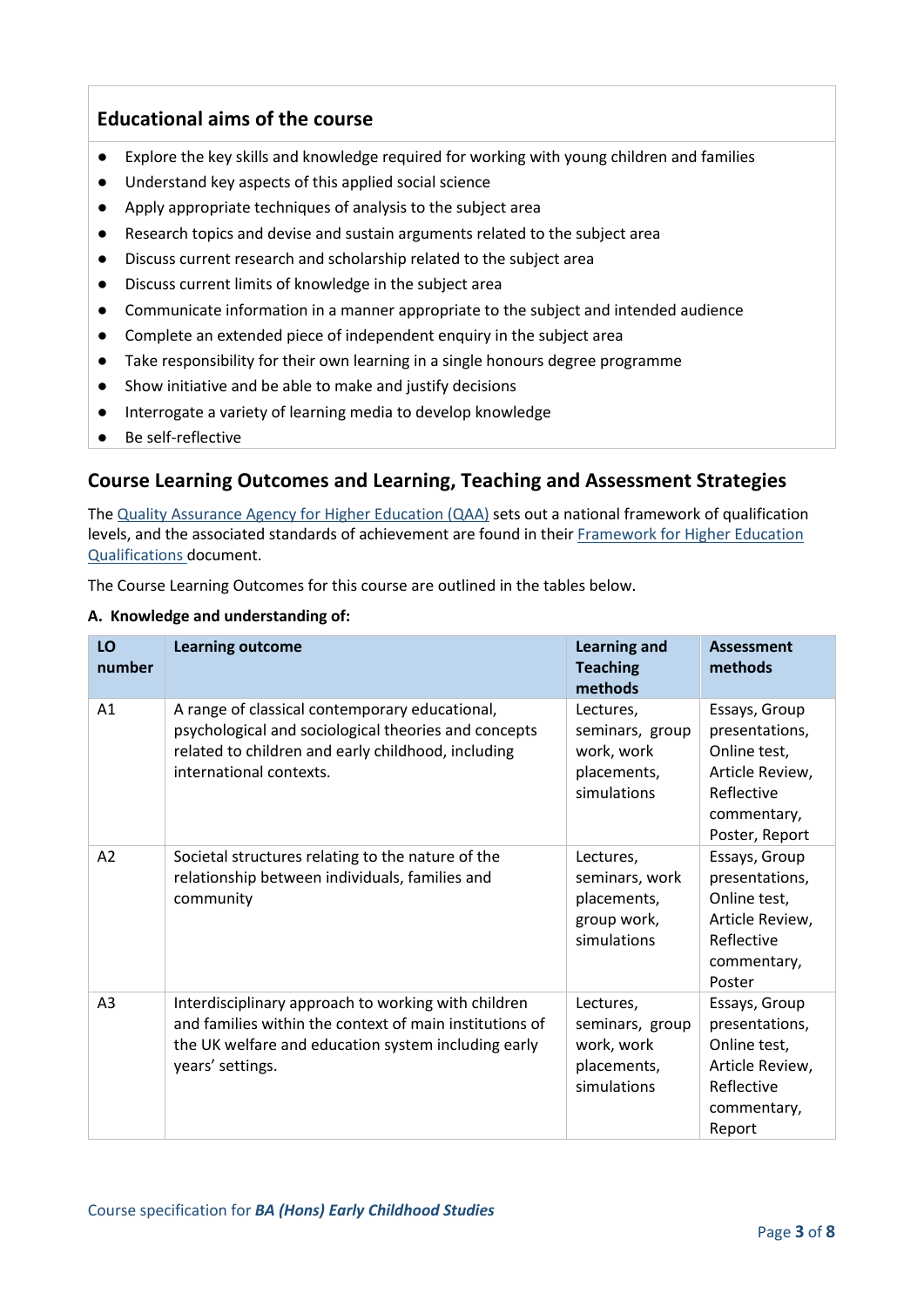| A4 | Key legislation and social policy including that relating<br>to education and its historical and contemporary<br>impact on the young child. | Lectures,<br>seminars, group<br>work | Essays, Group<br>presentations,<br>Online, Article<br>Review, Report                                                                                  |
|----|---------------------------------------------------------------------------------------------------------------------------------------------|--------------------------------------|-------------------------------------------------------------------------------------------------------------------------------------------------------|
| A5 | The strengths and weaknesses of the range of research<br>methods required for study and research relative to<br>children and childhood      | Lectures,<br>seminars, group<br>work | Essays, Group<br>presentations,<br>Article Review,<br>Reflective<br>commentary,<br>Report,<br>Research<br>Proposal,<br>Dissertation/<br>major project |

### **B. Cognitive (Intellectual or Thinking) skills, able to:**

| LO<br>number   | <b>Learning outcome</b>                                                                     | <b>Learning and</b><br><b>Teaching</b><br>methods    | <b>Assessment</b><br>methods                                                                                                                             |
|----------------|---------------------------------------------------------------------------------------------|------------------------------------------------------|----------------------------------------------------------------------------------------------------------------------------------------------------------|
| <b>B1</b>      | Appreciate the complexity and diversity of social<br>situations                             | Lectures,<br>seminars, group<br>work,<br>simulations | Essays, Group<br>presentations,<br>Article Review,<br>Reflective<br>commentary,<br>Report                                                                |
| <b>B2</b>      | Gather, retrieve, analyse and synthesise information in<br>order to make reasoned arguments | Lectures,<br>seminars, group<br>work                 | Essays, Group<br>presentations,<br>Article Review,<br>Reflective<br>commentary,<br>Report,<br>Research<br>Proposal and<br>Dissertation/<br>major project |
| B <sub>3</sub> | Understand the significance and limitations of theory<br>and research                       | Lectures,<br>seminars, group<br>work                 | Essays, Group<br>presentations,<br>Article Review,<br>Reflective<br>commentary,<br>Report,<br>Research<br>Proposal and<br>Dissertation/<br>major project |
| <b>B4</b>      | Reflect on own value system                                                                 | Lectures,<br>seminars, group<br>work,<br>simulations | Essays, Group<br>presentations,<br>Article Review,<br>Reflective<br>commentary,<br>Research<br>Proposal and                                              |

Course specification for *BA (Hons) Early Childhood Studies*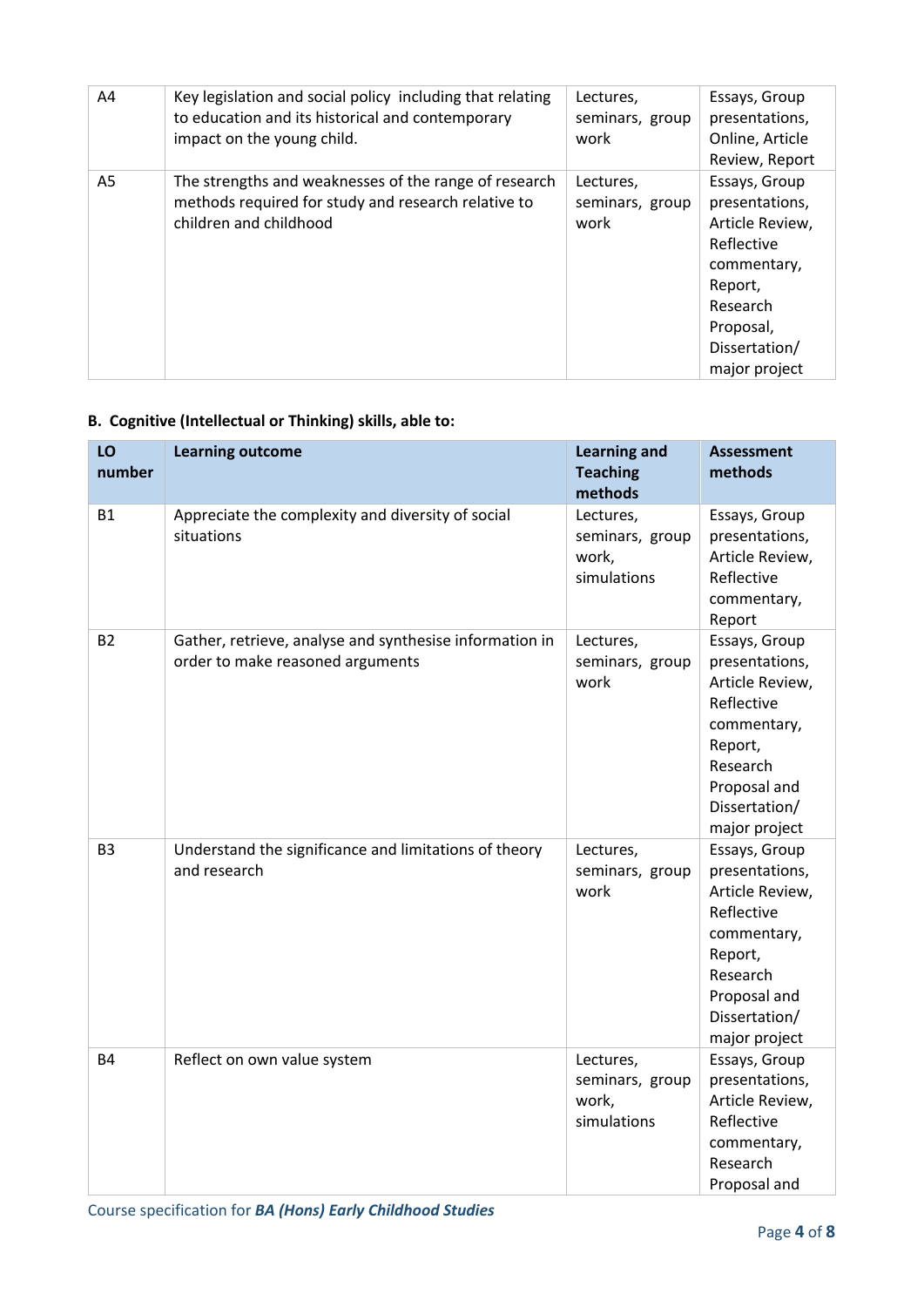|           |                                                                           |                                                                          | Dissertation/<br>major project                                                                                                                           |
|-----------|---------------------------------------------------------------------------|--------------------------------------------------------------------------|----------------------------------------------------------------------------------------------------------------------------------------------------------|
| <b>B5</b> | Accommodate new principles and understanding<br>through critical thinking | Lectures,<br>seminars, work<br>placements,<br>group work,<br>simulations | Essays, Group<br>presentations,<br>Article Review,<br>Reflective<br>commentary,<br>Report,<br>Research<br>Proposal and<br>Dissertation/<br>major project |

# **C. Practical (Professional or Subject) skills, able to:**

| LO<br>number   | <b>Learning outcome</b>                                                                                                                                                       | <b>Learning and</b><br><b>Teaching</b><br>methods                           | <b>Assessment</b><br>methods                                                                                                                             |
|----------------|-------------------------------------------------------------------------------------------------------------------------------------------------------------------------------|-----------------------------------------------------------------------------|----------------------------------------------------------------------------------------------------------------------------------------------------------|
| C1             | Contribute to and work within an inclusive<br>environment that respects the values and interests of<br>others whilst studying and working with children and<br>their families | Lectures,<br>seminars, group<br>work,<br>simulations,<br>work<br>placements | Essays, Group<br>presentations,<br>Article Review,<br>Reflective<br>commentary,<br>Report,<br>Research<br>Proposal and<br>Dissertation/<br>major project |
| C <sub>2</sub> | Analyse and interpret a range of theories and research<br>in the area of early child development                                                                              | Lectures,<br>seminars, group<br>work                                        | Essays, Group<br>presentations,<br>Article Review,<br>Reflective<br>commentary,<br>Report,<br>Research<br>Proposal and<br>Dissertation/<br>major project |
| C <sub>3</sub> | Construct an effective social research proposal(s)                                                                                                                            | Lectures,<br>seminars, group<br>work                                        | Research<br>Proposal and<br><b>Dissertation</b>                                                                                                          |
| C <sub>4</sub> | Plan for, assess and evaluate children's learning<br>opportunities in the context of the EYFS                                                                                 | Lectures,<br>seminars, work<br>placement,<br>group work,<br>simulations     | Group<br>presentations,<br>Article Review,<br>Reflective<br>commentary,<br>Report,<br>Research<br>Proposal and<br>Dissertation/<br>major project         |
| C <sub>5</sub> | Understand the need to work collaboratively and<br>ethically to meet the needs of all children and families,                                                                  | Lectures,<br>seminars, group                                                | Group<br>presentations,                                                                                                                                  |

Course specification for *BA (Hons) Early Childhood Studies*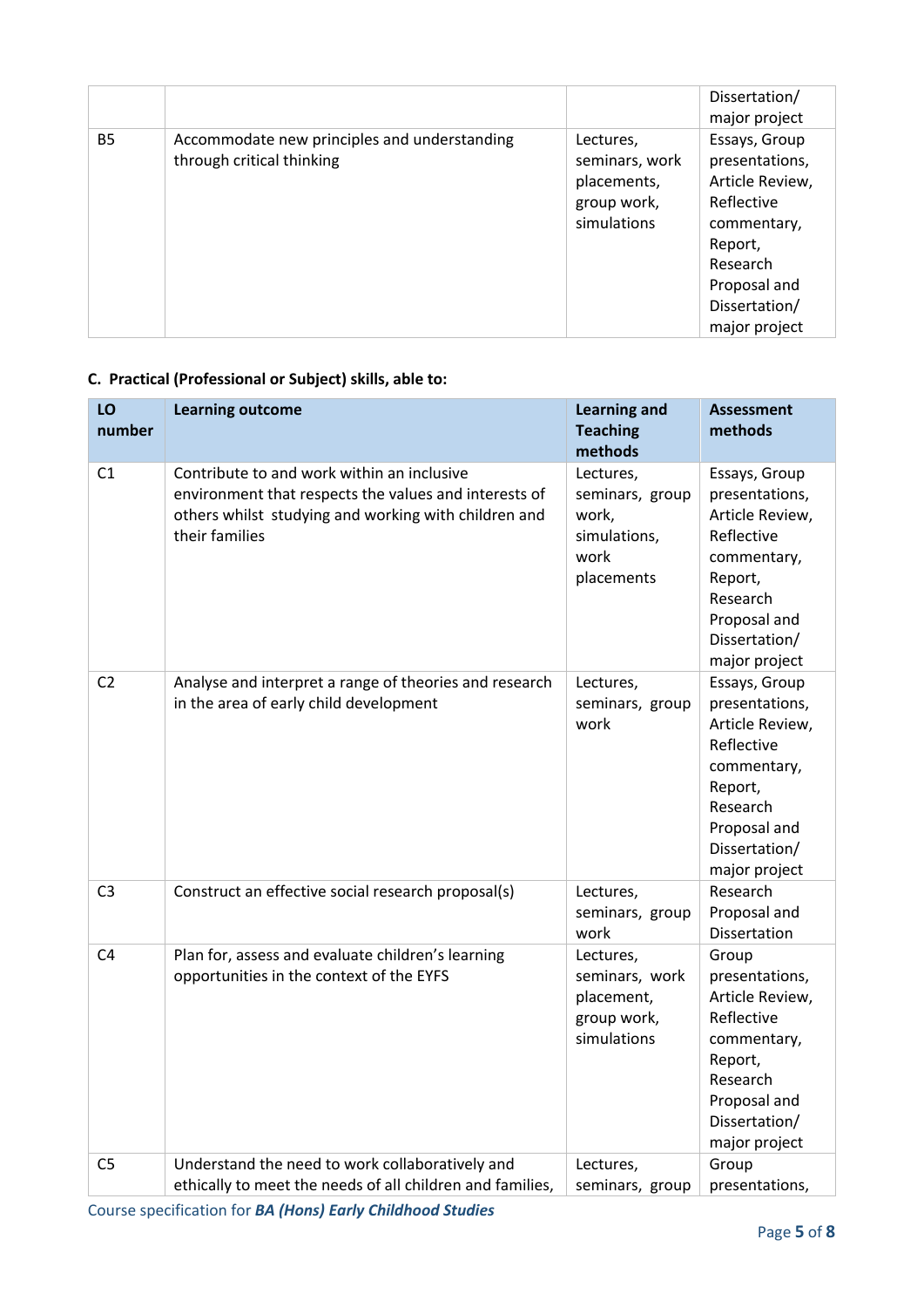| promote the health, welfare and safety of young<br>children and be able to identify strategies to manage<br>this effectively | work, work<br>placements,<br>simulations | Reflective<br>commentary,<br>Report, Essays,<br>Article Review,<br>Research<br>Proposal and |
|------------------------------------------------------------------------------------------------------------------------------|------------------------------------------|---------------------------------------------------------------------------------------------|
|                                                                                                                              |                                          | Dissertation/<br>major project                                                              |

#### **D. Transferable (Graduate and Employability) skills, able to:**

| LO<br>numbe<br>r | <b>Learning outcome</b>                                                                                                                                                                       | <b>Learning and</b><br><b>Teaching</b><br>methods                        | <b>Assessment</b><br>methods                                                                                                                                                          |
|------------------|-----------------------------------------------------------------------------------------------------------------------------------------------------------------------------------------------|--------------------------------------------------------------------------|---------------------------------------------------------------------------------------------------------------------------------------------------------------------------------------|
| D <sub>1</sub>   | Interpret a range of primary and secondary sources of<br>data including numerical sources                                                                                                     | Lectures,<br>seminars, group<br>work                                     | Essays, Group<br>presentations,<br>Article Review,<br>Reflective<br>commentary,<br>Report,<br>Research<br>Proposal and<br>Dissertation/<br>major project                              |
| D <sub>2</sub>   | Communicate and present in a variety of contexts and<br>modes including the appropriate use of ICT                                                                                            | Lectures,<br>seminars, group<br>work, work<br>placements,<br>simulations | Essays, Group<br>presentations,<br>Article Review,<br>Reflective<br>commentary,<br>Report,<br>Research<br>Proposal and<br>Dissertation/<br>major project                              |
| D <sub>3</sub>   | Work as a member of a team and demonstrate self<br>reflective skills to consider the effectiveness of the<br>team.                                                                            | Lectures,<br>seminars, group<br>work, work<br>placements,<br>simulations | Essays, Group<br>presentations,<br>Article Review,<br>Reflective<br>commentary,<br>Website, Report                                                                                    |
| D4               | Undertake independent study, demonstrate skills of<br>time planning and management and take responsibility<br>for own critical review using self-reflection as a tool for<br>future learning. | Lectures,<br>seminars, group<br>work, work<br>placements,<br>simulations | Essays, Group<br>presentations,<br>On-line test,<br>Article Review,<br>Reflective<br>commentary,<br>Website,<br>Report,<br>Research<br>Proposal and<br>Dissertation/<br>major project |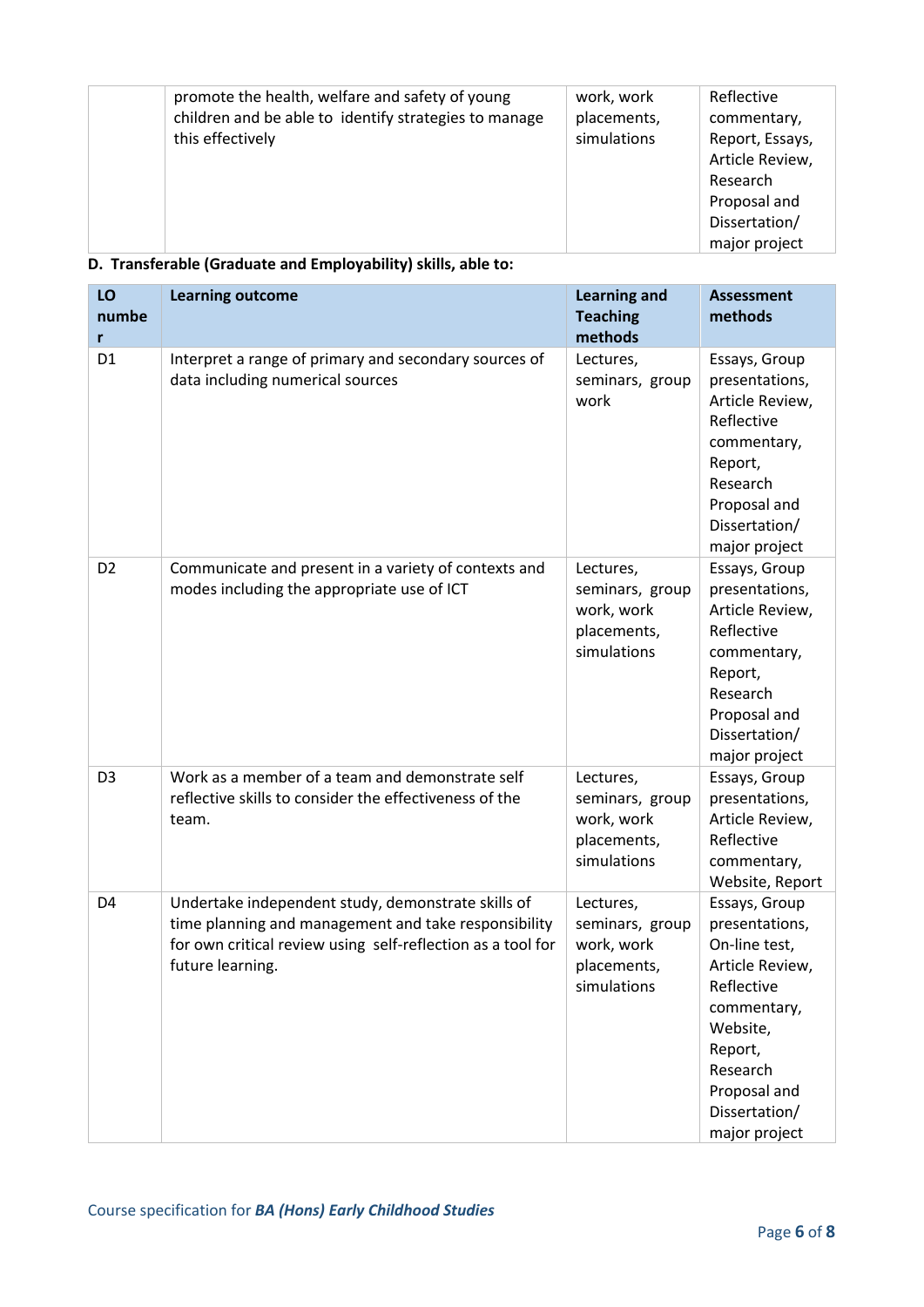| D <sub>5</sub> | Use critical thinking to present a range of theoretical<br>positions and a well-informed opinion in order to<br>engage with problem solving activities | Lectures,<br>seminars, group<br>work,<br>simulations | Essays, Group<br>presentations,<br>Article Review,<br>Reflective<br>commentary,<br>Website,<br>Report,<br>Research<br>Proposal and<br>Dissertation/<br>major project |
|----------------|--------------------------------------------------------------------------------------------------------------------------------------------------------|------------------------------------------------------|----------------------------------------------------------------------------------------------------------------------------------------------------------------------|
|----------------|--------------------------------------------------------------------------------------------------------------------------------------------------------|------------------------------------------------------|----------------------------------------------------------------------------------------------------------------------------------------------------------------------|

#### **Academic Regulations**

The current University of Portsmouth **Academic Regulations** will apply to this course.

#### **Support for Student Learning**

The University of Portsmouth provides a comprehensive range of support services for students throughout their course, details of which are available at the [MyPort](http://myport.ac.uk/) student portal.

In addition to these University support services this course also provides;

- A personal tutor for each student throughout their studies;
- A Wellbeing and Diversity Coordinator;
- **Learning Development Tutors;**
- **Buddy Mentors for first year students;**
- Practice supervisors within the work placement
- A dissertation supervisor or a major project civic partner in their third year

#### **Evaluation and Enhancement of Standards and Quality in Learning and Teaching**

The University of Portsmouth undertakes comprehensive monitoring, review and evaluation of courses within clearly assigned staff responsibilities. Student feedback is a key feature in these evaluations, as represented in our [Policy for Listening to and Responding to the Student Voice](http://policies.docstore.port.ac.uk/policy-069.pdf) where you can also find further information.

#### **Reference Points**

The course and outcomes have been developed taking account of:

- [University of Portsmouth Curriculum Framework Specification](https://policies.docstore.port.ac.uk/policy-217.pdf?_ga=2.262170252.1863271531.1625471462-353504235.1613498042)
- [University of Portsmouth Strategy](https://www.port.ac.uk/about-us/our-ambition/our-strategy)
- [University of Portsmouth Code of Practice for Work-based and Placement Learning](http://policies.docstore.port.ac.uk/policy-151.pdf)
- [Quality Assurance Agency UK Quality Code for Higher Education](https://www.qaa.ac.uk/quality-code)
- [Quality Assurance Agency Qualification Characteristic Statements](https://www.qaa.ac.uk/quality-code/characteristics-statements)
- [Quality Assurance Agency Subject Benchmark Statement for Early Childhood Studies \(2019\)](https://www.qaa.ac.uk/docs/qaa/subject-benchmark-statements/subject-benchmark-statement-early-childhood-studies.pdf)
- [Quality Assurance Agency Framework for Higher Education Qualifications](https://www.qaa.ac.uk/docs/qaa/quality-code/qualifications-frameworks.pdf)
- **[Early Childhood Graduate Practitioner Competencies \(2020\)](https://www.qaa.ac.uk/docs/qaa/subject-benchmark-statements/subject-benchmark-statement-early-childhood-studies.pdf)**
- Vocational and professional experience, scholarship and research expertise of the University of Portsmouth's academic members of staff